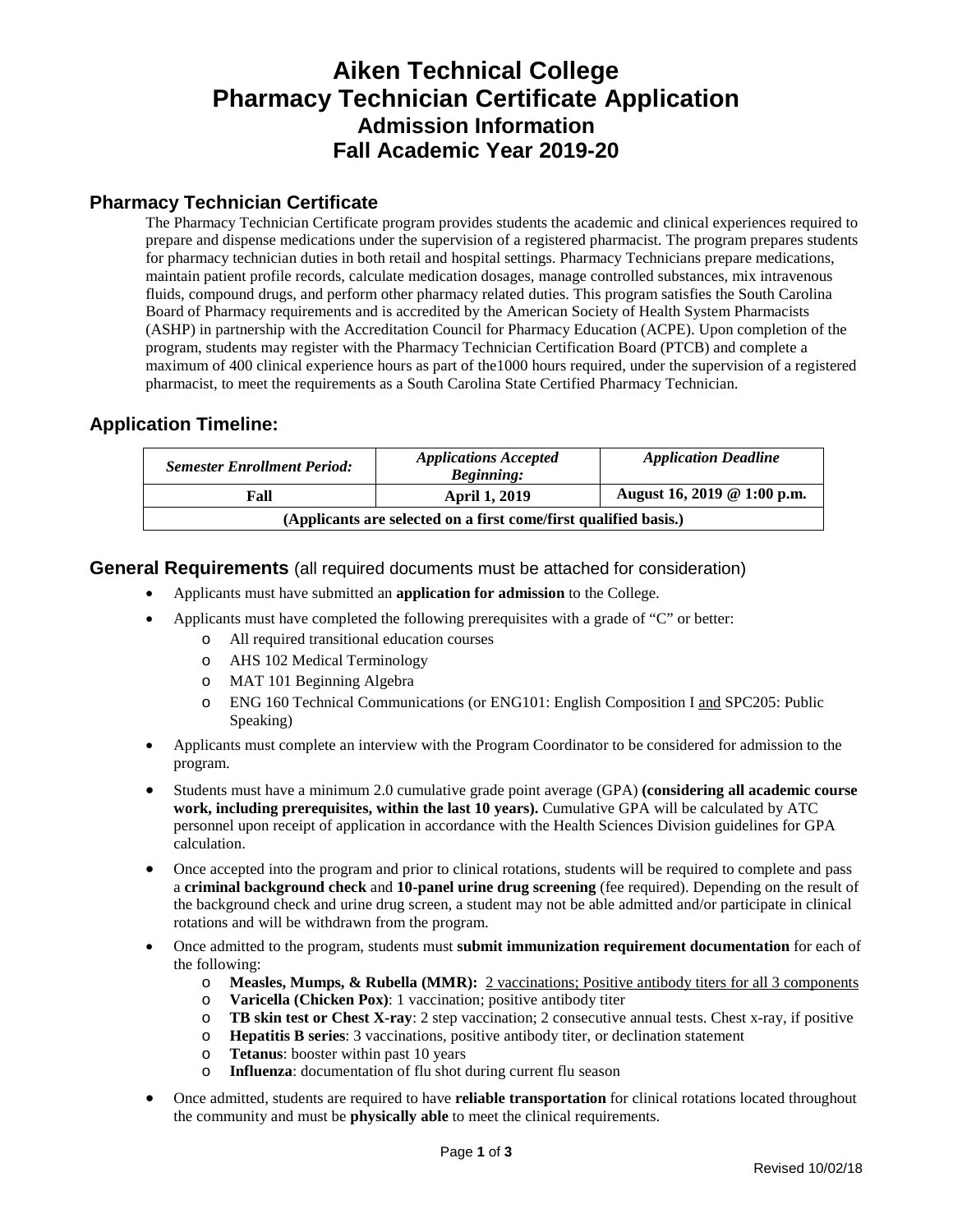# **Aiken Technical College Pharmacy Technician Certificate Application**

- Once admitted, students must purchase **liability insurance** (cost will be added to tuition and fees).
- Fees for textbooks and all pharmacy-related materials are the responsibility of the student.
- Students must be registered with the South Carolina Boards of Pharmacy (Georgia Board of Pharmacy licensure varies based on clinical rotation training). The required fee will be the student's responsibility.
- Once admitted, students must purchase a uniform and Pharmacy Technician patch.
- Once admitted, students are required to complete a CPR Course (conducted on campus/ fee required). If certified, front and back copy of valid card must be provided by the American Heart Association Healthcare Provider course and signed.
- Applicants whose first language is not English must submit official TOEFL scores. A minimum score of 78 on the computer-based exam is required to be eligible to apply to the program. English as a Second Language (ESL) courses are strongly recommended.

| <b>Course Number</b>             | <b>Course Name</b>                        | <b>Semester</b><br><b>Credit Hours</b> |  |
|----------------------------------|-------------------------------------------|----------------------------------------|--|
| <b>General Education</b>         |                                           |                                        |  |
| <b>AHS 102</b>                   | <b>Medical Terminology</b>                | 3                                      |  |
| *ENG 160                         | <b>Technical Communications</b>           | 3                                      |  |
| <b>MAT 101</b>                   | Beginning Algebra                         | 3                                      |  |
| <b>Major Course Requirements</b> |                                           |                                        |  |
| <b>PHM 101</b>                   | Introduction to Pharmacy                  | 3                                      |  |
| <b>PHM 102</b>                   | <b>Computer Applications for Pharmacy</b> | $\overline{2}$                         |  |
| <b>PHM 110</b>                   | <b>Pharmacy Practice</b>                  | 4                                      |  |
| <b>PHM 112</b>                   | <b>Pharmacy Math</b>                      | 2                                      |  |
| <b>PHM 113</b>                   | <b>Pharmacy Calculations</b>              | 3                                      |  |
| <b>PHM 114</b>                   | <b>Therapeutic Agents</b>                 | 3                                      |  |
| <b>PHM 124</b>                   | <b>Therapeutic Agents</b>                 | 3                                      |  |
| <b>PHM 118</b>                   | <b>Community Pharmacy Seminar</b>         | 1                                      |  |
| <b>PHM 152</b>                   | <b>Pharmacy Clinical Experience</b>       | $\overline{2}$                         |  |
| <b>PHM 164</b>                   | <b>Pharmacy Technician Practicum</b>      | 4                                      |  |
| <b>PHM 250</b>                   | Special Topics in Pharmacy                | 3                                      |  |
|                                  |                                           |                                        |  |
|                                  | <b>Total Semester Credit Hours</b>        | 39                                     |  |

## **Pharmacy Technician Curriculum**

**\****ENG101: ENGLISH COMPOSITION I AND SPC205: PUBLIC SPEAKING MAY BE SUBSTITUTED FOR ENG160: TECHNICAL COMMUNICATIONS*